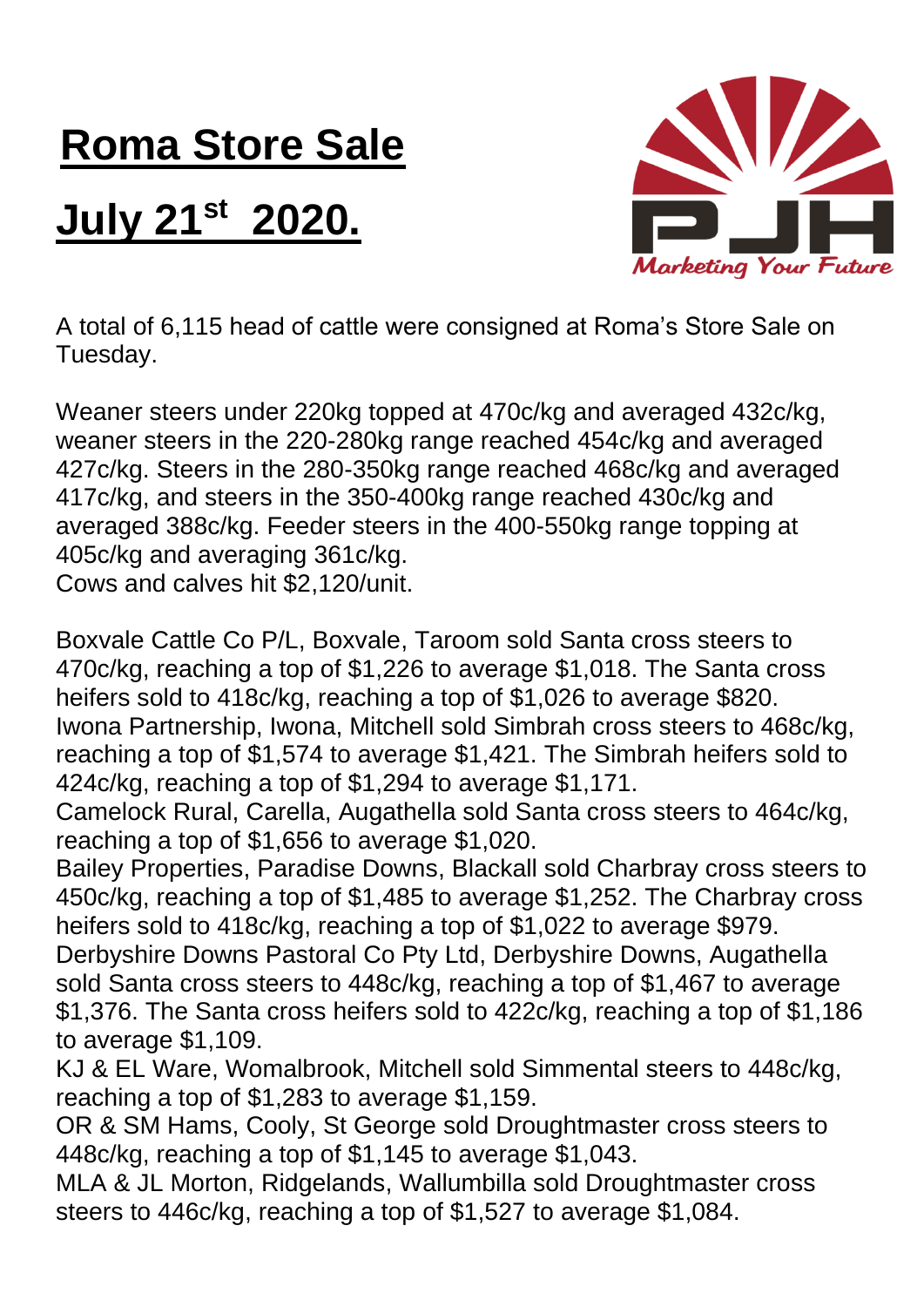TC & MD Busiko, Alice Ridge, Roma sold Charolais cross steers to 444c/kg, reaching a top of \$1,378 to average \$1,302. The Charolais cross heifers sold to 418c/kg, reaching a top of \$1,230 to average \$1,148. RW & KE Thorne, Holmleigh, Mitchell sold Santa cross steers to 440c/kg, reaching a top of \$1,577 to average \$1,407.

PJ & ME Brennan, For Far, Mitchell sold Charolais steers to 440c/kg, reaching a top of \$1,528 to average \$1,332. The Charolais heifers sold to 400c/kg, reaching a top of \$1,245 to average \$1,118.

Douglas Cattle Co, Verniew, Mitchell sold Hereford cross steers to 440c/kg, reaching a top of \$1,315 to average \$1,165.

WF & KM Brown Family Trust, Booralie, Roma sold Angus cross steers to 440c/kg, reaching a top of \$1,234 to average \$1,150. The Angus cross heifers sold to 434c/kg, reaching a top of \$1,227 to average \$1,095. LRC Grazing, Abbington, Roma sold Droughtmaster steers to 440c/kg, reaching a top of \$1,105 to average \$1,042.

Steve Bonsey, Boolbanna Station, Quilpie sold Santa cross steers to 436c/kg, reaching a top of \$1,532 to average \$1,101. The Santa cross heifers sold to 432c/kg, reaching a top of \$1,369 to average \$981. Neslo Enterprises, Windy Ridge, Hivesville sold Angus cross steers to 436c/kg, reaching a top of \$1,479 to average \$1,184.

DA & CBM Twist, Juandah Downs, Mungallala sold Santa cross steers to 430c/kg, reaching a top of \$1,512 to average \$1,174.

HR & DJ Harrison, Dunrobin, Dulacca sold Angus cross steers to 426c/kg, reaching a top of \$1,118 to average \$1,118.

GW & GI Emery, Wyena, Wallumbilla sold Hereford cross steers to 424c/kg, reaching a top of \$1,676 to average \$1,122. The Hereford heifers sold to 418c/kg, reaching a top of \$1,165 to average \$1,058. DW & CE Collinon, Gubberamunda, Roma sold Angus steers to 422c/kg, reaching a top of \$1,207 to average \$1,207.

Mills Cattle Co, Winbin, Winton sold Cross breed steers to 420c/kg, reaching a top of \$1,382 to average \$1,275. The Charolais cross heifers sold to 406c/kg, reaching a top of \$1,204 to average \$1,186.

SC & KG Bowen, Merrie Downs, Quilpie sold Droughtmaster cross steers to 408c/kg, reaching a top of \$1,540 to average \$1,373.

TN & SG Pegler, Alni, Winton sold Charolais cross steers to 402c/kg, reaching a top of \$2,209 to average \$1,611.

S Kidman and Co Ltd, Rockybank, Roma sold Santa cross steers to 344c/kg, reaching a top of \$2,134 to average \$2,134.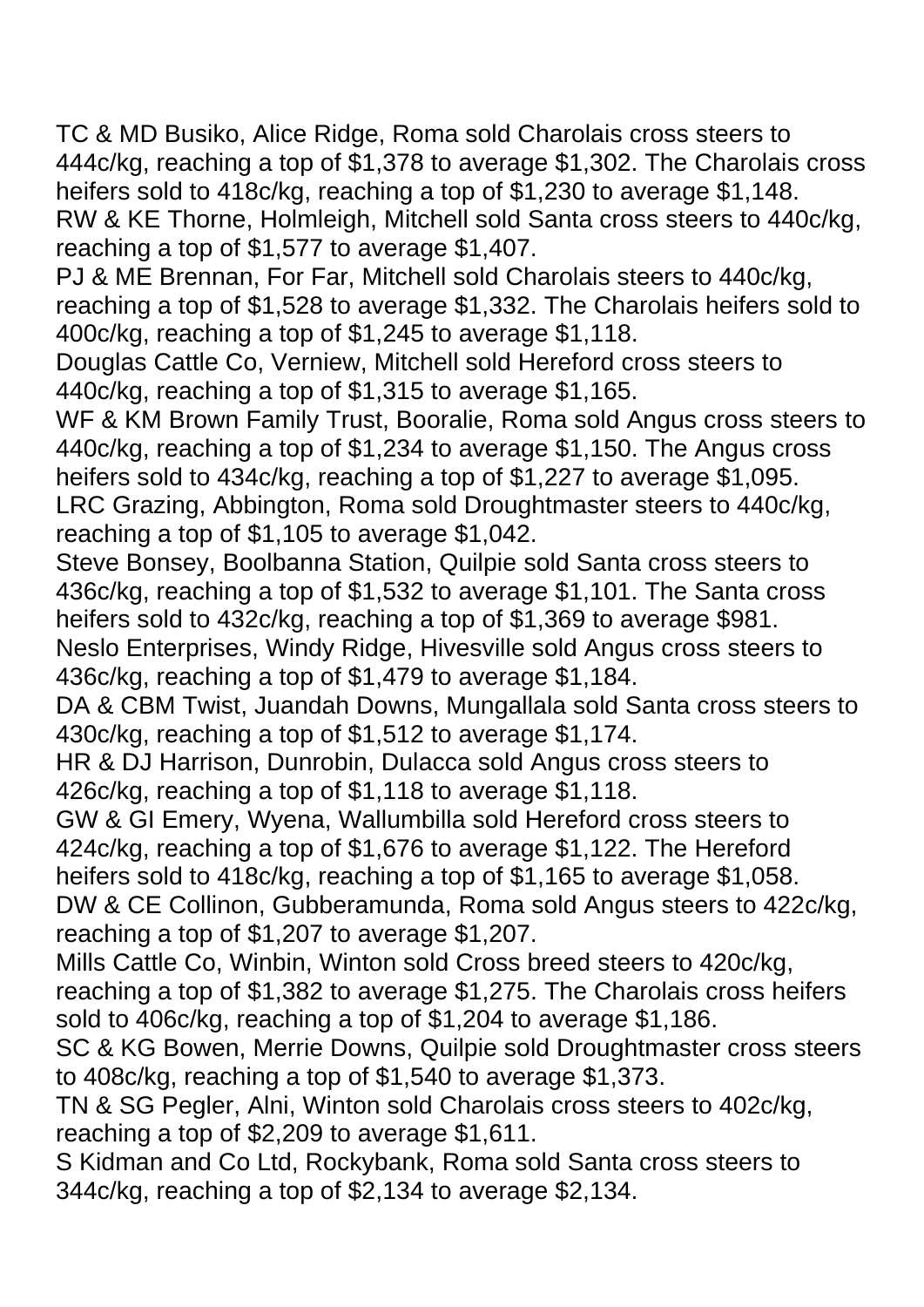Barry York, Waratah, Roma sold Santa cross steers to 342c/kg, reaching a top of \$1,912 to average \$1,912.

John E York, Taunton, Roma sold Santa cross steers to 330c/kg, reaching a top of \$1,843 to average \$1,798.

Heifers under 220kg topped at 465c/kg and averaged 409c/kg, while heifers in the 220-280kg range topped at 465c/kg and averaged 400c/kg. Heifers in the 280-350kg range topped at 434c/kg, averaging 353c/kg. Heifers in the 350-450kg range topped at 390c/kg, averaging 350c/kg.

FL & MR Miller, North Kooringa, Roma sold Angus heifers to 465c/kg, reaching a top of \$1,083 to average \$897. Wallockatoo Pastoral Co, Wallockatoo, Wandoan sold Santa cross heifers to 438c/kg, reaching a top of \$1,242 to average \$961. WB & MG Graham, Catherinvale, Roma sold Angus cross heifers to 421c/kg, reaching a top of \$1,029 to average \$1,029.

Cows in the 300-400kg range reached 286c/kg and averaged 240c/kg, while cows in the 400kg-500kg range reached 291c/kg and averaged 249c/kg. Cows over 500kg topped at 288c/kg, averaging 264c/kg.

Dart Pastoral Co, Keen Gea, Torrens Creek sold Brahman cross cows to 291c/kg, reaching a top of \$1,659 to average \$1,400. Lillianfells Investments, Lillianfells, Longreach sold Santa cows to 286c/kg, reaching a top of \$1,223 to average \$971. RD & NJ Statham, Possession Creek, Mitchell sold Santa cows to 281c/kg, reaching a top of \$1,834 to average \$1,834.